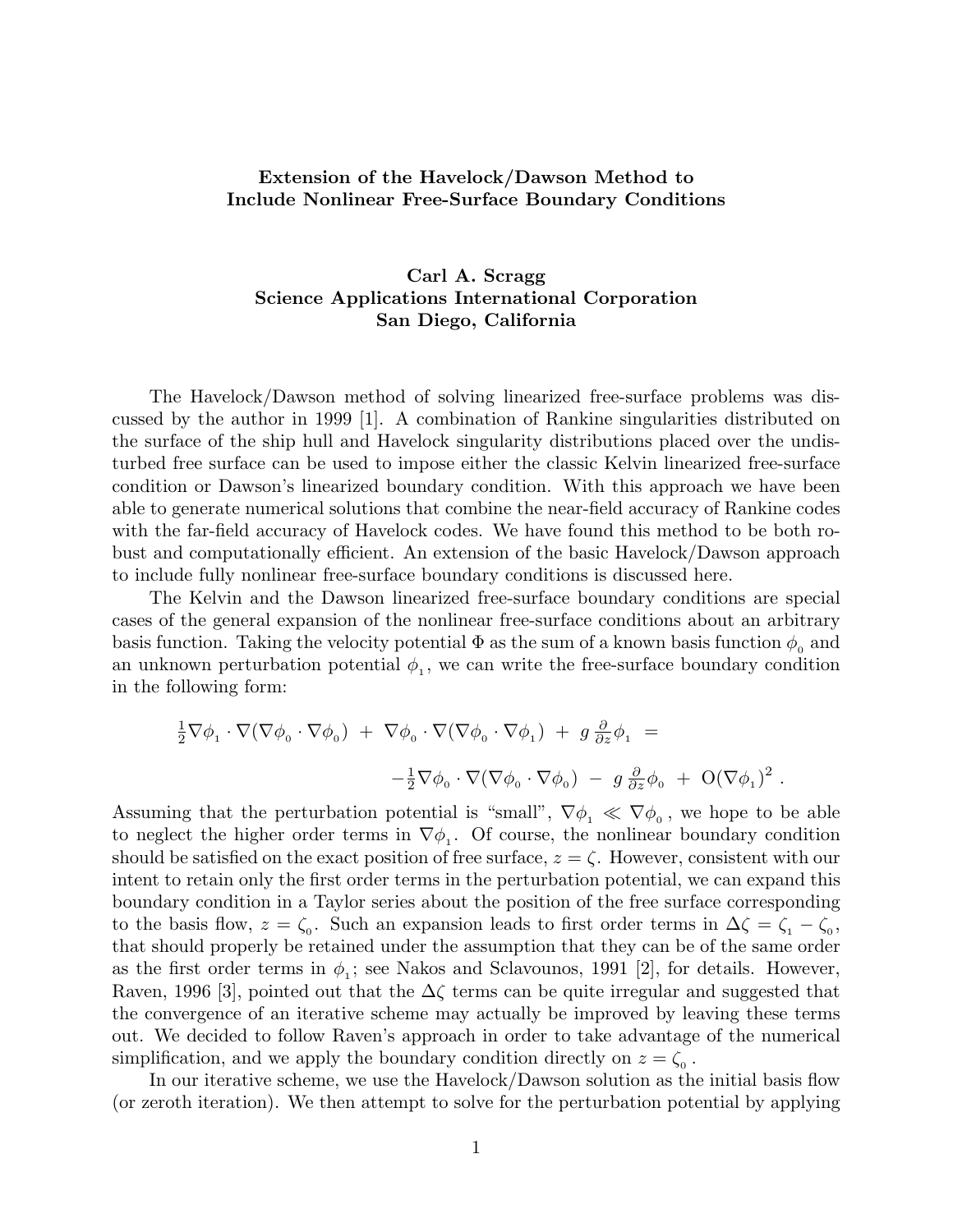the linearized expansion about the basis flow using

$$
\frac{1}{2}\nabla\phi_{i+1}\cdot\nabla(\nabla\phi_i\cdot\nabla\phi_i) + \nabla\phi_i\cdot\nabla(\nabla\phi_i\cdot\nabla\phi_{i+1}) + g\frac{\partial}{\partial z}\phi_{i+1} \approx
$$
  

$$
-\frac{1}{2}\nabla\phi_i\cdot\nabla(\nabla\phi_i\cdot\nabla\phi_i) - g\frac{\partial}{\partial z}\phi_i, \text{ on } z = \zeta_i.
$$

The new free-surface elevation  $\zeta_{i+1}$  is calculated by applying the Bernoulli equation on  $z = \zeta_i$ . It was not obvious that such an iterative scheme would necessarily be convergent. However, by first extending our existing Havelock/Dawson code to include the perturbation expansion about an arbitrary basis flow, and then nesting the code within an iterative loop, we are able to investigate the convergence numerically.

With the basic Havelock/Dawson method, Rankine source panels are distributed over the surface of the hull  $S(x, z)$ , and Havelock source panels are distributed over a local region of the undisturbed free surface  $Z(x, y) = 0$ . It has been found that the Havelock singularity density necessary to satisfy the free-surface boundary condition tends to zero rapidly as the distance from the hull increases, and therefore the number of free-surface panels required can be quite small relative to other methods. For the nonlinear problem, we wish to distribute the free-surface panels on  $\zeta_i(x, y) \neq 0$ , and the accuracy achieved by panelizing a small near-field region of the free surface needs to be demonstrated. Furthermore, positioning Havelock singularities at locations above the mean free surface presents mathematical difficulties that will be addressed in the following section. For the moment, imagine that we distribute N Rankine panels over the surface of the hull  $S(x, z)$ , and M Havelock panels over the near-field region of the free surface  $\zeta_i(x, y)$ , to solve for  $\phi_{i+1}$ . The determination of the source strengths  $\sigma^S$  and  $\sigma^Z$  necessary to satisfy the boundary conditions will involve solving a matrix equation of the form

$$
\begin{bmatrix} \mathbf{A}_{11} & \mathbf{A}_{12} \\ \mathbf{A}_{21} & \mathbf{A}_{22} \end{bmatrix} \begin{bmatrix} \sigma^S \\ \sigma^Z \end{bmatrix} = \begin{bmatrix} \mathbf{B}^S \\ \mathbf{B}^Z \end{bmatrix}, \text{ where}
$$

**A**<sup>11</sup> contains the influence of the Rankine hull panels on the hull collocation points,

**A**<sup>12</sup> contains the influence of the Havelock free-surface panels on hull collocation points,

**A**<sup>21</sup> contains the influence of the Rankine panels on free-surface collocation points, and

**A**<sup>22</sup> contains the influence of the Havelock panels on the free-surface collocation points.

The vectors  $\mathbf{B}^S$  and  $\mathbf{B}^Z$  contain the boundary conditions to be satisfied on the hull and free surface respectively.

There is no difficulty calculating the  $A_{11}$  and  $A_{21}$  sub-matrices since the influence of Rankine panels is well defined for arbitrary field points. However, evaluation of the **A**<sup>12</sup> and  $\mathbf{A}_{22}$  sub-matrices can be problematic since either the source point, the field point, or both, might occur at positions above the level of the undisturbed free surface,  $z = 0$ . The  $e^{k(z+z')}$  term in the Havelock Green function represents the attenuation of free-surface waves due to either the depth of the source point *z* or the field point *z'*, and generally both *z* and  $z'$  are  $\leq 0$ . With positive values of the source and field points, the influence of the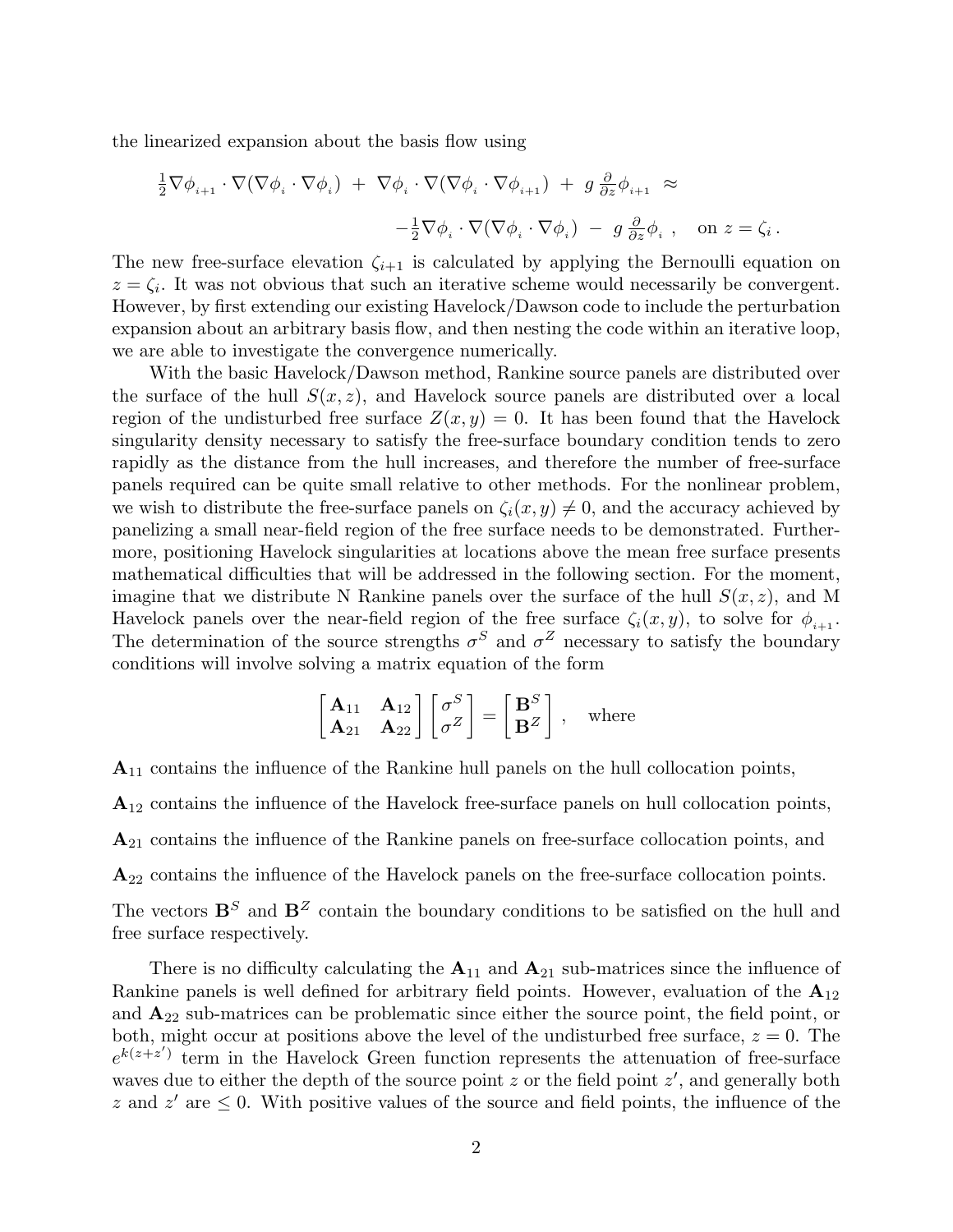Havelock wave potential will grow exponentially. One method of avoiding this problem is to use a coordinate system fixed relative to the local free surface. Then the position of both the field point and the source point can be taken as the local depth and the  $e^{k(z+z')}$ term will always be  $\leq 1$ .

In the calculation of the  $A_{22}$  sub-matrix, we have employed an *ad hoc* assumption that since both the source point and the field point are located on the free surface at zero depth, the depth attenuation term is equal to unity. In the calculation of the  $A_{12}$  sub-matrix, the Havelock source point is always located at zero depth and the depth of the field point on the hull is calculated relative to the local dynamic waterline. Otherwise, the subroutines that we use to calculate the influence of Havelock singularity distributions are similar to those used in the linear Havelock/Dawson code.

As always, the Wigley hull was the initial geometry used to investigate the convergence of the iterative scheme. Since the wetted area of the hull will change with each iteration, one should repanelize at every step. However, for this investigation, the hull was assumed to be fixed in sinkage and trim and we could then simply panelize the hull to some distance above the design waterline, and assign a source strength of zero to each panel that is not submerged at any particular iteration. We allowed the iterative scheme to proceed until the Rankine and Havelock singularity strengths associated with the perturbation potential were two orders of magnitude less than the singularity strengths calculated for the basis



**Figure 1 – Free-Wave Spectra Calculated for First 4 Iterations**